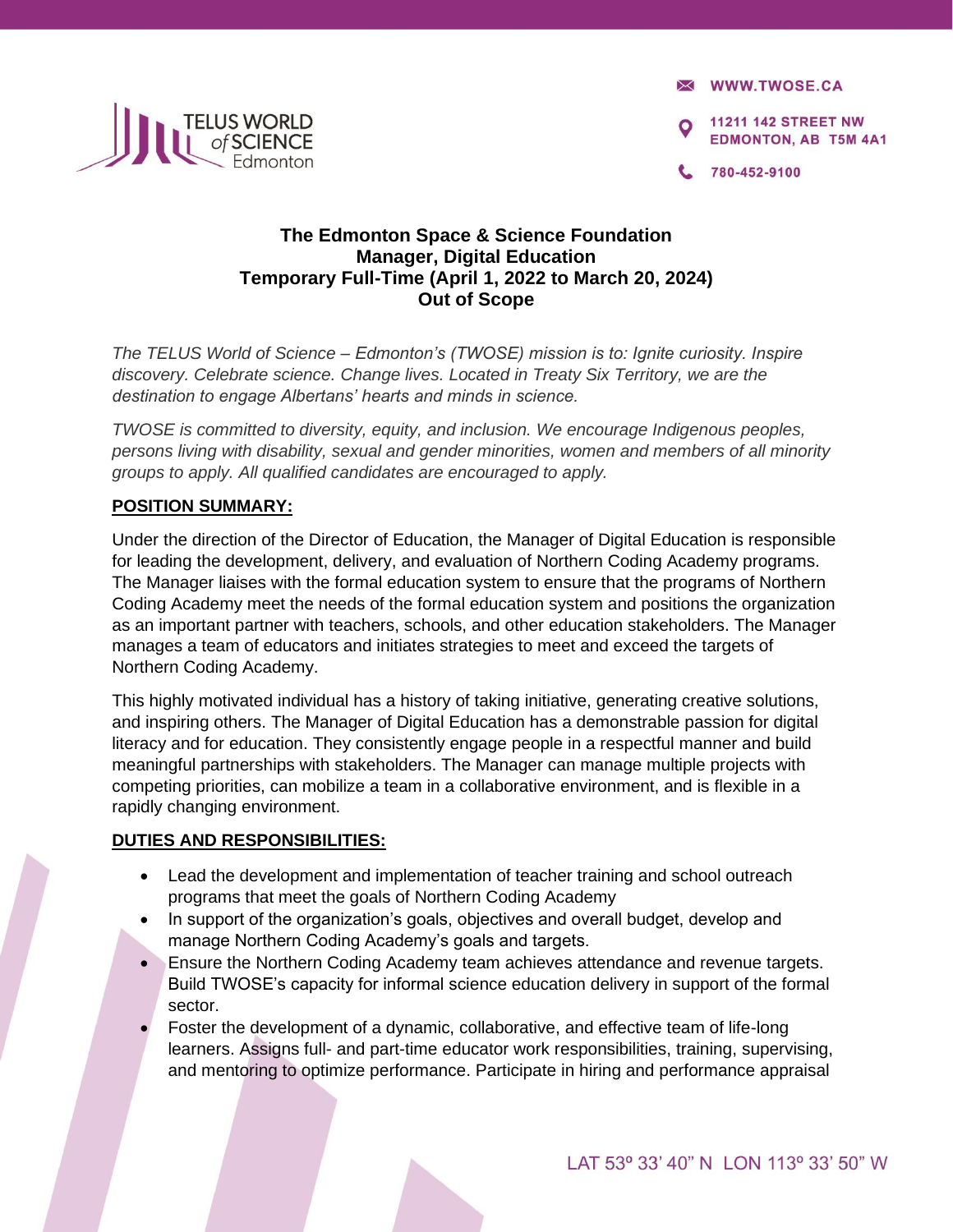**X WWW.TWOSE.CA** 

**11211 142 STREET NW EDMONTON, AB T5M 4A1** 



780-452-9100

for staff, review requests for leaves of absence, issue warnings or discipline to correct staff performance problems, and respond to grievances.

- Liaises with all levels of clients (school board coordinators, principals, teachers) to ensure that product is well-positioned in the market to meet customer needs. Represent TWOSE interests and build partnerships with the formal education community.
- Advise on the issues and trends in Alberta Education, other jurisdictions and within the global digital education community
- Collaborate with other TWOSE departments on projects such as marketing, visitor surveys, research, traveling exhibits, events, etc.
- Stay abreast of current developments in education and science and technology in terms of new discoveries, presentation techniques, and science curricula. Establishes systems to ensure that staff keep abreast of these developments and incorporate them into programs.
- Develop strategies to support teachers in teaching digital skills. Assess the need for the creation of professional development opportunities for teachers; deliver and evaluate these programs
- Identify volunteer requirements to support the Northern Coding Academy and provide the necessary management and evaluation of the volunteer component.
- Teach programs when necessary
- Other related duties as required.

# **QUALIFICATIONS:**

## Knowledge and Abilities:

- Excellent knowledge of the principles of computational thinking.
- Passionate about science literacy, digital literacy, and the broader public understanding of science, particularly in underserved communities.
- Knowledge of and experience in program or lesson development and delivery in an informal or formal learning environment.
- Knowledge of and experience in teacher professional development.
- Ability to motivate and inspire an effective team.
- Have a solid understanding of the relationship between science centres and formal education.
- A good understanding and knowledge of Canada's Northern peoples and the ability to establish community relationships.
- Ability to accurately meet deadlines in a timely and concise manner.
- Excellent interpersonal, organizational and communication skills.
- Dynamic teaching skills in a hands-on environment.
- Adaptable to a changing work environment.
- Excellent problem solving skills.
- Managerial accounting experience is an asset.